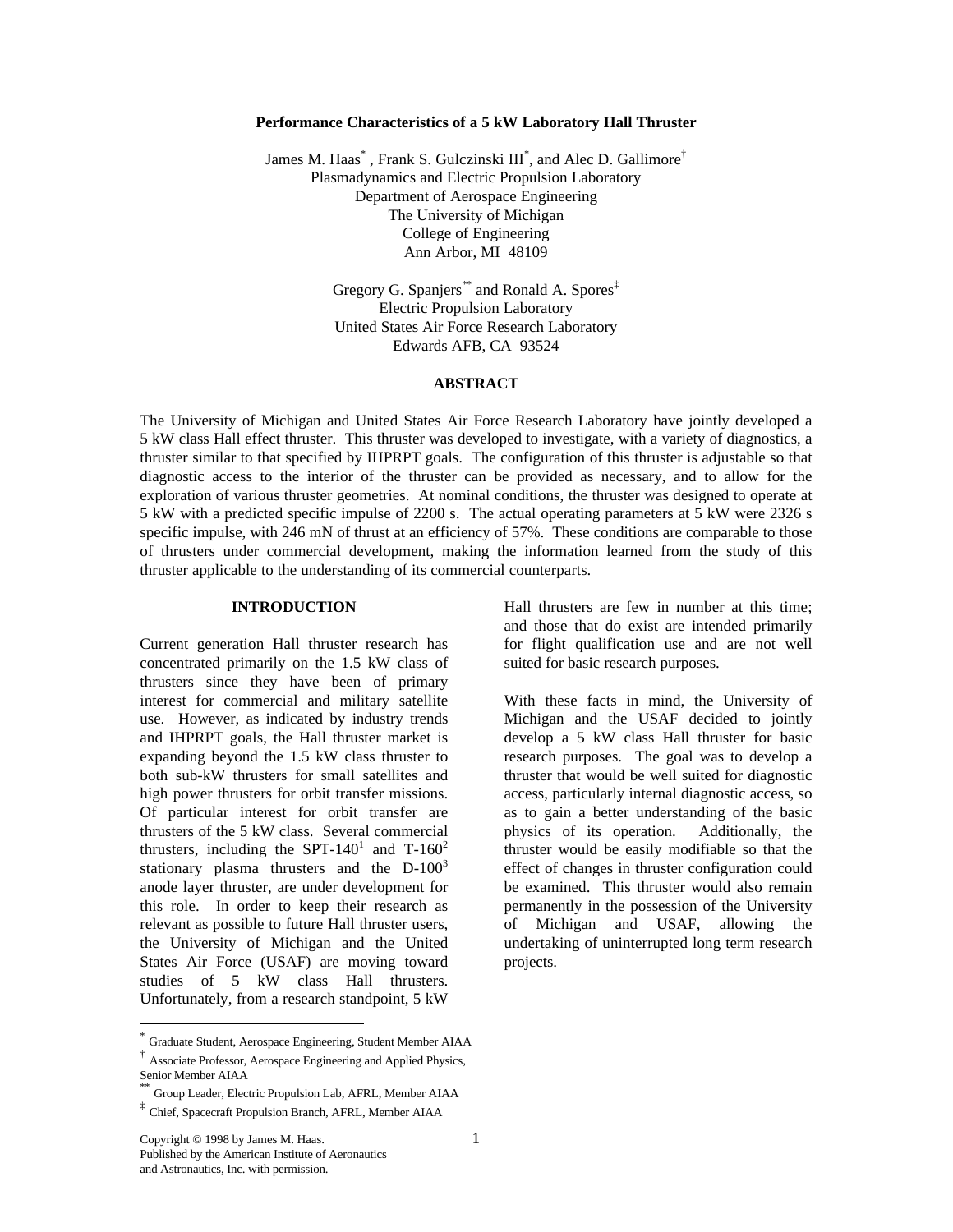With its 6 m X 9 m Large Vacuum Test Facility (LVTF), the University of Michigan is uniquely qualified among American universities to study a large, high power Hall thruster. The USAF is currently building a 10' X 24' vacuum chamber at their new Edwards AFB facility which will be dedicated primarily to high power Hall thruster research.

The design of the thruster was a three step process. First, an analysis of Hall thruster  $characteristics<sup>4</sup>$  was used to determine the nominal diameter and specific impulse, as well as the predicted thrust and efficiency, of a 5 kW class thruster. The result of this analysis was a thruster discharge chamber diameter of 169 mm with a nominal specific impulse goal of 2200 s. This  $I_{sp}$  is near the IHPRPT specified goal for thrusters on orbit transfer missions. Second, stationary plasma thruster design equations<sup>5</sup> were used to determine the other hall thruster dimensions (discharge chamber width, discharge chamber depth, pole separation, etc.) with respect to the thruster diameter. The decision to build a stationary plasma thruster, as opposed to an anode layer thruster, was based on a greater familiarity with SPT design methods and on the wider discharge chamber which would allow greater interior diagnostic access. Finally, based on the expected necessary magnetic field requirements, QuickField™ 3.4 a 2 ½ dimensional magnetic field code - was used to determine a lower bound on the size of the magnetic pole pieces, cores, and screens so as to avoid magnetic saturation. A comparison of predicted and measured magnetic field strengths is shown in Figure 1. Negative distance is into the discharge chamber.



Figure 1: Magnetic Fields

The resulting design underwent a critical design review in late November 1997 at the University of Michigan and, following several minor changes, fabrication began at the Air Force Research Laboratory in December 1997. The thruster, shown in Figure 2, was completed in March 1998. The magnetic components of the thruster were machined from cast iron due to its excellent magnetic properties and ease of machining. The anode was fabricated from 347 stainless steel. The discharge chamber was machined from a 50% boron nitride / 50% silicon dioxide ceramic and the inner pole piece guard disk was machined from pure boron nitride. Not shown in Figure 2 was the cathode used for this thruster, an engineering model Hollow Cathode Assembly, which was generously loaned to the University of Michigan by the NASA Lewis Research Center.



Figure 2: University of Michigan/USAF 5 kW Hall Thruster

#### **EXPERIMENTAL GOALS AND SETUP**

Testing of this 5 kW Hall thruster was done in two locations: Chamber 6 of the Air Force Research Laboratory's Electric Propulsion Lab at Edwards AFB, CA and the LVTF of the Plasmadynamics and Electric Propulsion Laboratory at the University of Michigan.

Chamber 6 at the Air Force Research Laboratory's Electric Propulsion is a 5' X 8' vacuum facility evacuated by a single Stokes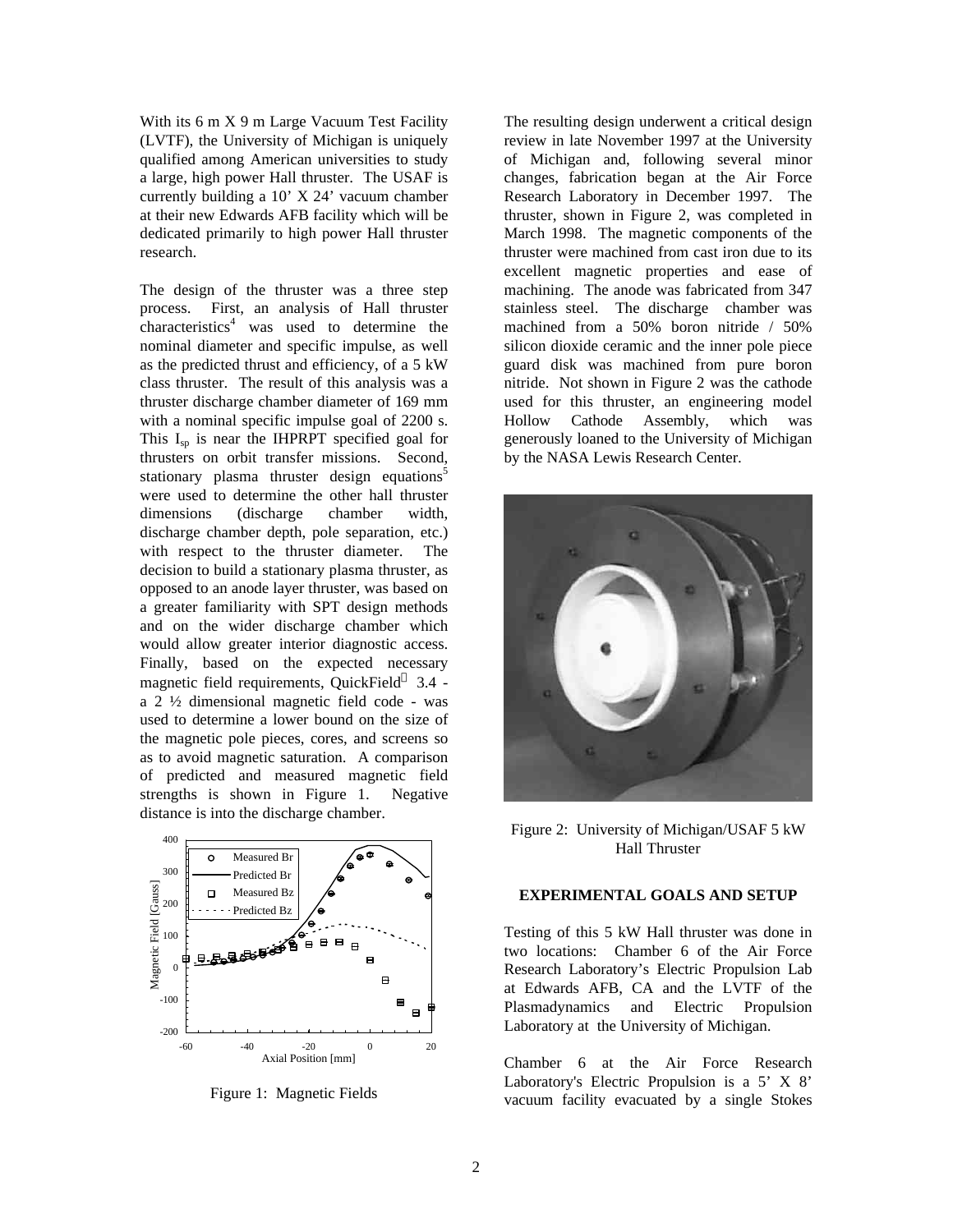mechanical pump and blower, 4 copper cryopanels maintained at 25 K by 4 APD cold heads and model HC-8C helium compressors and an APD 22" cryopump. Heat load to the cryopanels is minimized by a pair of shrouds coated with low emissivity paint and chilled by a Polycold<sup>™</sup> refrigeration unit. This configuration yields a total pumping speed of 26,000 l/s of xenon with a base pressure of  $8*10^{-7}$  Torr as measured by a MKS Model 919 Hot Cathode Ionization Gauge. Propellant flow was maintained by an array of Unit Model 8100 mass flow controllers, calibrated specifically for xenon. Flow rates were verified by comparison with measured flow rates into a known volume.

Due to the small size of Chamber 6, it was determined that performance measurements taken in it would not be accurate. Therefore, the goal of tests was to establish stable thruster operation before it was transferred to the University of Michigan for performance measurements and other studies. Figure 3 shows the thruster and cathode installed in Chamber 6.



Figure 3: Thruster installed in Chamber 6 of Air Force Research Laboratory

Thruster power was provided by laboratory power supplies. The main discharge was supplied by an Electronic Measurements Model ESS. The inner and outer electromagnets were powered separately by two Electronic Measurements Model 20-30 supplies. The cathode heater and keeper supplies were a Kepco ATM 36-15M and KEPCO JQE 100-5 respectively. A filter with 10.4  $\Omega$  equivalent resistance in series with the discharge current and a 50 μF capacitor in parallel was used to damp out thruster oscillations.

Tests at the University of Michigan were performed in the Plasmadynamics and Electric Propulsion Laboratory's 6 m X 9 m LVTF. This is the same facility used in previous work at PEPL<sup>6</sup>, but prior to these tests, it was refitted with four CVI Model TM-1200 Re-Entrant Cryopumps, each of which is surrounded by a  $LN<sub>2</sub>$  baffle. These cryopumps, which have replaced the diffusion pumps previously used for high vacuum work, provide a xenon pumping speed measured at 140,000 l/s with a base pressure of less than  $3*10^{-7}$  Torr. Propellant flow was monitored by two MKS Model 1100 Flow Controllers and controlled by two VACOA MV-25-ST needle valves. The thruster is shown mounted in the chamber in Figure 4.



Figure 4: Thruster Installed in PEPL Large Vacuum Test Facility

Thruster power was provided by laboratory power supplies. The main discharge was supplied by a Sorensen Model DCR 600-16T . The inner and outer electromagnets were powered separately by a Kikusui Model PAD 55-10L and a Kikusui Model PAD 35-10L respectively. The cathode heater and keeper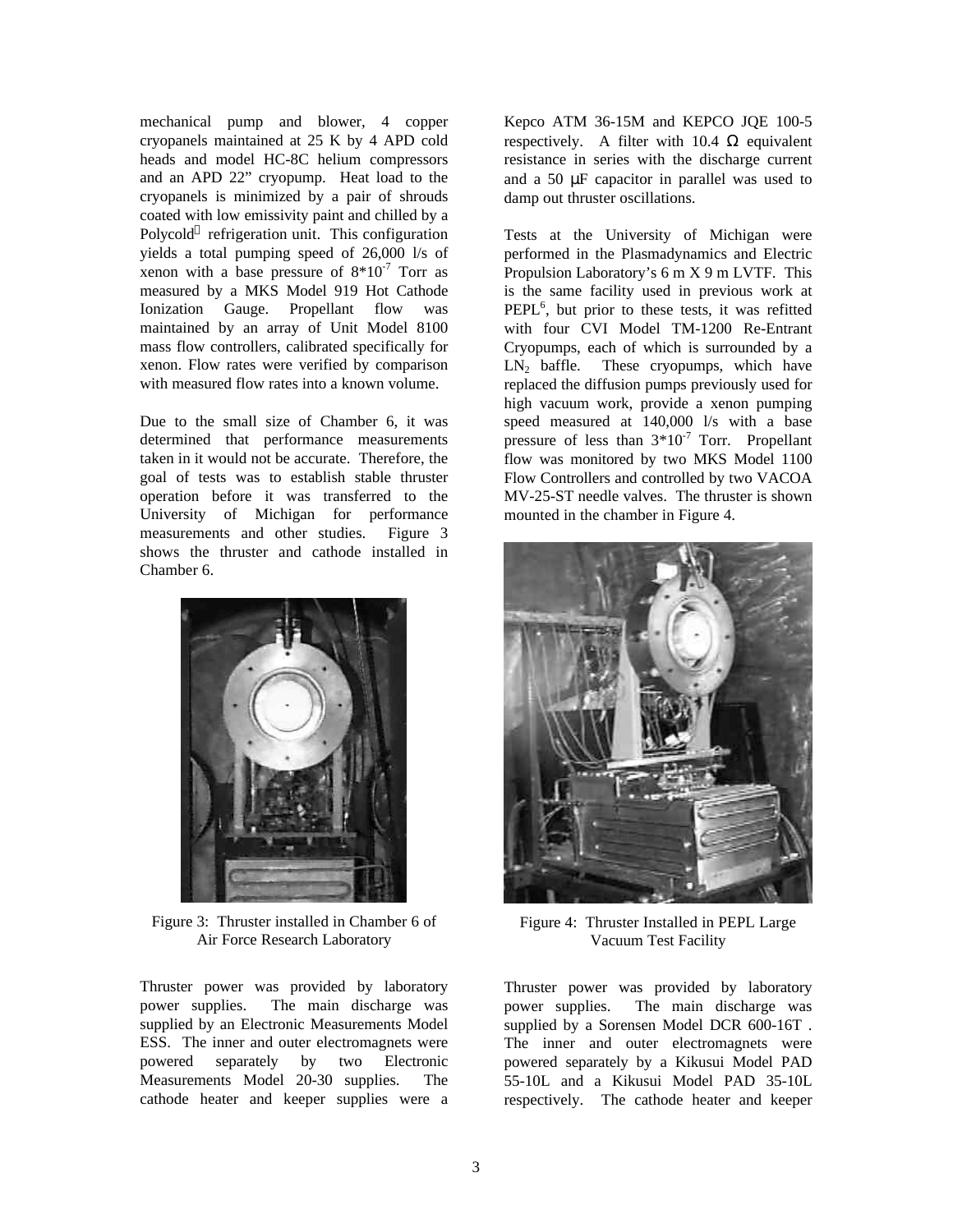were a Sorensen Model DCR 150-18B and a Kikusui Model PAD 55-6L respectively. The discharge circuit of the thruster was electrically isolated during operations. A filter consisting of 1.3 Ω equivalent resistance in series with the discharge current and a 95 μF capacitor in parallel was used to damp out thruster oscillations.

Current/Voltage characteristics were determined by igniting the main discharge and increasing the discharge voltage until a stable current plateau is reached. The electromagnet currents were kept constant up to 200 V, then adjusted so as to minimize the discharge current.

The primary goal of the tests at Michigan was to measure performance in order to ensure that future measurements would be relevant to the understanding of the operation of commercial thrusters. To that end, the thruster was mounted on a NASA LeRC type inverted pendulum thrust stand<sup>7</sup>. Performance was measured at discharge voltages ranging from 200 V to 500 V, and at discharge currents of 6 A, 8 A, and 10 A; which correspond to anode flow rates of 58 sccm, 79 sccm, and 105 sccm. For all cases, the cathode flow rate was set at 6 sccm.

In addition to thrust measurements, Faraday and Langmuir probe measurements were taken in a radial sweep, 0.5 m from the thruster. The Faraday probe<sup>7</sup> had an area of  $4.34*10^{-4}$  m<sup>2</sup> and was biased to -50 V to repel electrons. The Langmuir probe<sup>8</sup> had a collection area of  $2.85*10<sup>-4</sup>$  m<sup>2</sup>, a length to diameter ratio of 16, and used a 497  $\Omega$  shunt resistor to measure current. Faraday probe measurements were taken on a continuous sweep from  $+70^{\circ}$  to  $-70^{\circ}$ relative to the thruster centerline, while Langmuir probe measurements were taken over the same interval at discrete 10° increments. Measurements were taken at each performance operating condition.

# **EXPERIMENTAL RESULTS**

Stable operation of the thruster was obtained in Chamber 6 of the AFRL. Figure 5 shows the thruster operating at an anode flow rate of 60 sccm and 2.5 kW discharge power. In particular, note the focused central core seen this image.



Figure 5: Thruster Firing in AFRL Chamber 6

Current/Voltage characteristics were determined for the three anode flow rates examined. The results are shown in Figure 6.



Figure 6: Current/Voltage Characteristics

Note that the current increases beyond the current plateau before decreasing to a steady value at each anode mass flow rate. For several operating conditions, current and voltage traces were recorded on an oscilloscope. Figure 7 shows a trace with the thruster operating at ~5 kW (487 V, 10.3 A).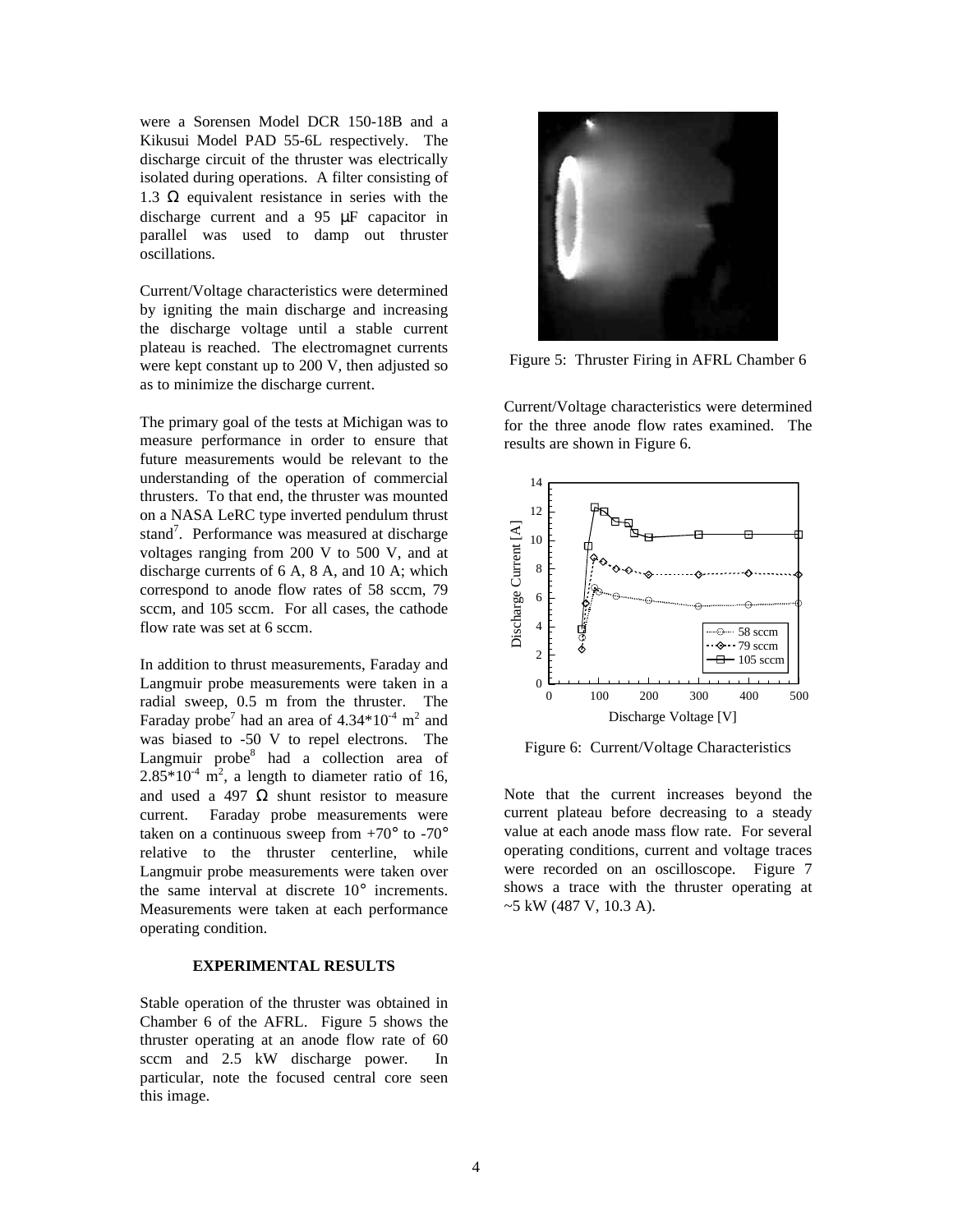

Figure 7: Current and Voltage Traces

The performance measurements are shown in Figures 8 through 10. Both cathode and anode mass flow are accounted for in the calculation of specific impulse and efficiency. For each performance parameter, the data for the three anode mass flow rates are presented versus discharge voltage. During testing the tank pressure was  $7.3*10^{-6}$  Torr for an anode mass flow rate of 58 sccm,  $9.3*10^{-6}$  Torr for 79 sccm, and  $1.1*10^{-5}$  Torr for 105 sccm. These pressures are corrected for xenon and are the average of the readings on two ion gauges.



Figure 8: Thrust vs. Discharge Voltage



Figure 9: Specific Impulse vs. Discharge Voltage



Figure 10: Efficiency vs. Discharge Voltage

This data is in excellent agreement with the performance values for commercial thrusters included for comparison. $9,10,11$  The SPT-140 was tested at Fakel at pressures of  $2.5*10^{-4}$  to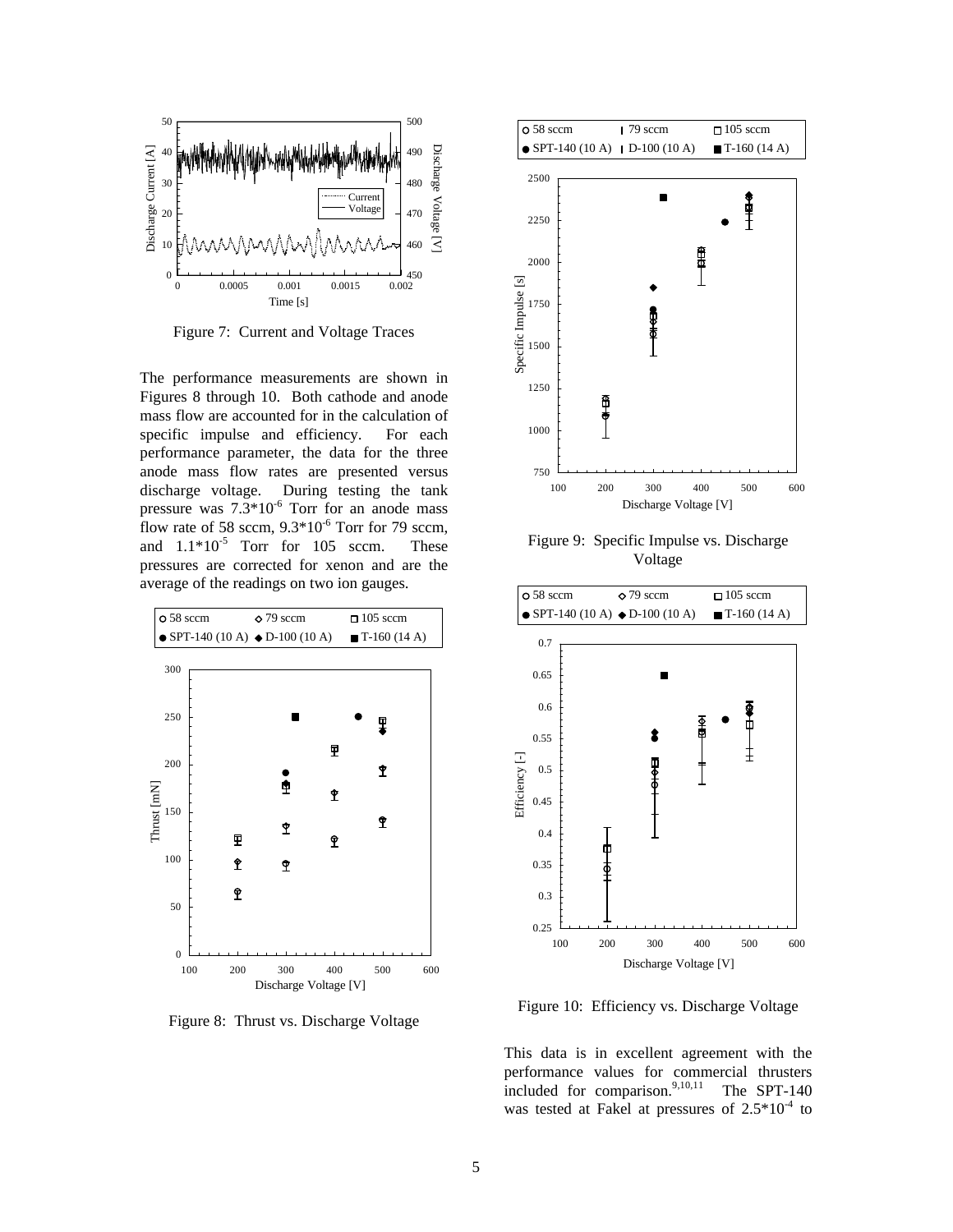$3.6*10<sup>-4</sup>$  Torr, the D-100 was tested at JPL in a 3.1 m X 5.1 m vacuum chamber that had a base pressure of  $1*10^{-7}$  Torr and a measured xenon pumping speed of 48,000 l/s, and the T-160 was tested at NIITP in a 1.6 m X 6.3 m vacuum chamber.

Ion current density information calculated from the Faraday probe measurements is given in Figures 11 and 12. Figure 11 shows the change in ion current density as the anode mass flow rate, and thus discharge current, is increased at a constant 400 V discharge voltage. Figure 12 shows the change as the discharge current is increased at an anode mass flow rate of 79 sccm (~8 A discharge current). The estimated error in the ion current density was  $\pm 5\%$ , with an uncertainty in position of  $\pm 3^{\circ}$ . For all cases, approximately 80% of the ion current between ±70° was between ±20°.



Figure 11: Ion Current Density at Constant Discharge Voltage

Note that as the discharge current is increased, the ion current density increases at first, then plateaus. This behavior was seen at all discharge voltages.



Figure 12: Ion Current Density at Constant Discharge Current

As the discharge voltage is increased, the ion current density increases and does not plateau as was seen when the discharge current was increased.

Electron temperature data from the Langmuir probe measurements is shown in Figures 13 and 14. Figure 13 gives the electron temperature at a constant 500 V discharge as the anode mass flow rate is increased. Figure 14 shows the change in electron temperature as the voltage is increased for a constant flow rate of 58 sccm  $(-6)$ A discharge current). The estimated error in the electron temperature was  $\pm 5\%$ , with an uncertainty in position of  $\pm 3^{\circ}$ 



Figure 13: Electron Temperature at Constant Discharge Voltage

As the mass flow rate is increased, the electron temperature increases steadily at all radial positions.



Figure 14: Electron Temperature at Constant Discharge Current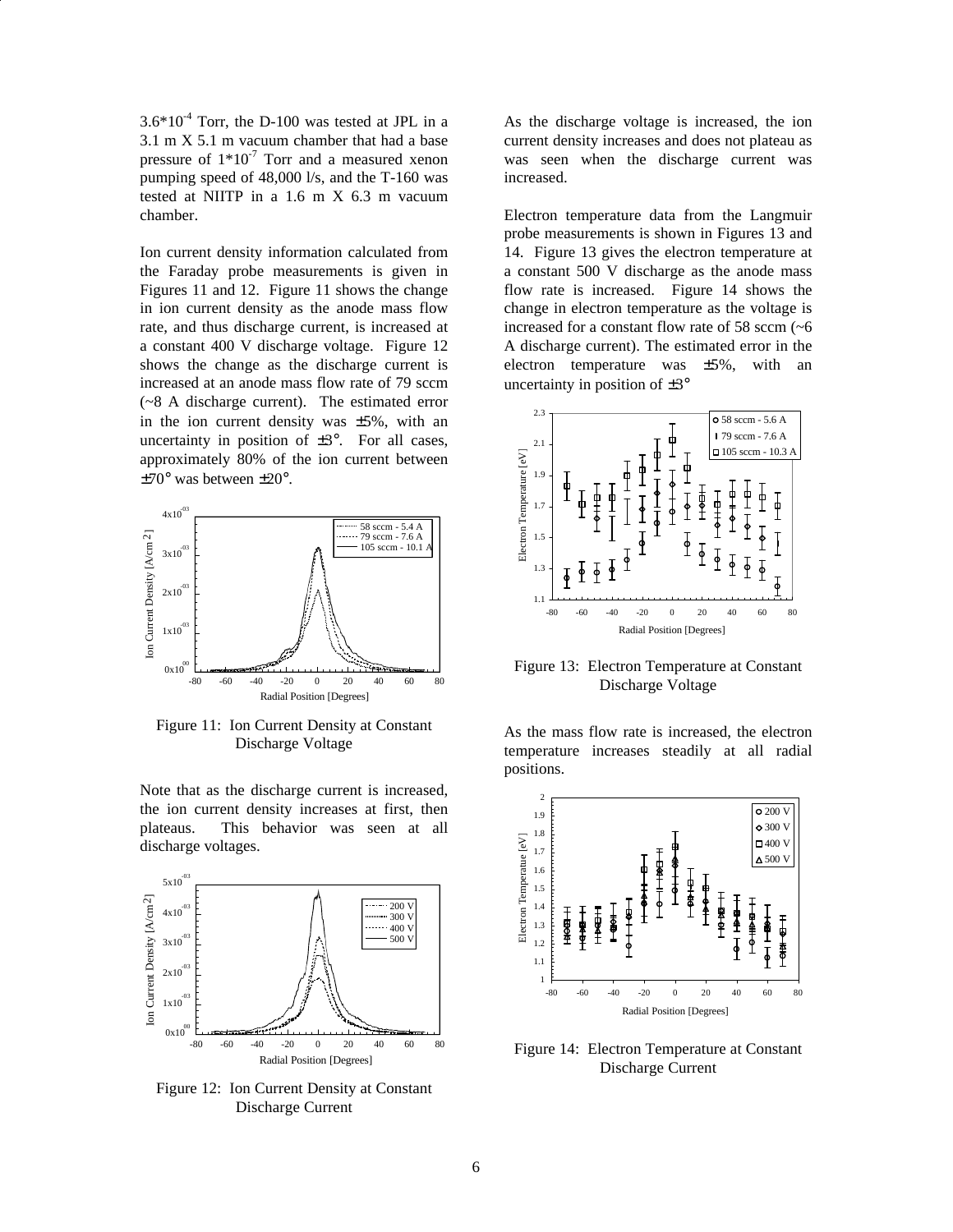As discharge voltage is increased from 200 V to 300 V, the electron temperature increases. However, as the voltage is increased beyond 300 V, the electron temperature remains constant.

Electron number density data from the Langmuir probe measurements is shown in Figures 15 and 16 for the same cases as with the electron temperature. From theory, the error in electron number density is ±50%.



Figure 15: Electron Number Density at Constant Discharge Voltage



Figure 16: Electron Number Density at Constant Discharge Current

The electron number density follows the same trends as the temperature with increasing discharge voltage and current. The spread with radial position, however, is much narrower and is, as expected, similar to the Faraday probe measurements of ion current density.

## **CONCLUSIONS**

The thruster described herein has many excellent properties. It is easy to start and operate, reaching a current plateau at discharge voltages above 200 V. The performance measurements indicate that it is comparable to thrusters under commercial development.<sup>9,10,11</sup>

Both visual and Faraday probe measurements indicate that the plume is well focused. It is believed that these characteristics indicate that information learned from the study of this Hall thruster will be applicable to 5 kW thrusters in general.

## **FUTURE WORK**

The behavior of this Hall thruster will continue to be characterized through the use of the diagnostics employed at PEPL; including the Retarding Potential Analyzer<sup>12</sup>, the Neutral Particle Flux probe<sup>13</sup>, and the Molecular Beam Mass Spectrometer $14$ . High speed reciprocating probes are planned for internal diagnostics.<sup>15</sup> It will also serve as the test bed for the new PEPL Laser Induced Fluorescence system, currently under development.

### **ACKNOWLEDGEMENTS**

The research contained herein was sponsored by the Air Force Office of Scientific Research under Dr. Mitat Birkan; this support is gratefully acknowledged. The authors would like to thank their colleagues at the Air Force Research Laboratory for their assistance in the development and construction of this thruster. They would also like to thank Mr. Mike Patterson of the NASA Lewis Research Center for the loan of the Hollow Cathode Assembly used in this study. Special thanks to their fellow researchers at PEPL for assistance during experimental setup and operations. Mr. Frank Gulczinski and Mr. James Haas are supported by the United States Air Force Palace Knight Program.

#### **CONTACT INFORMATION**

For further information, contact the authors via e-mail:

- James Haas: haas@engin.umich.edu
- Frank Gulczinski: svhs@engin.umich.edu

#### **REFERENCES**

1 Manzella, D.H., et al., "Performance Evaluation of the SPT-140," IEPC 97-059,  $25<sup>th</sup>$ International Electric Propulsion Conference, August 1997.